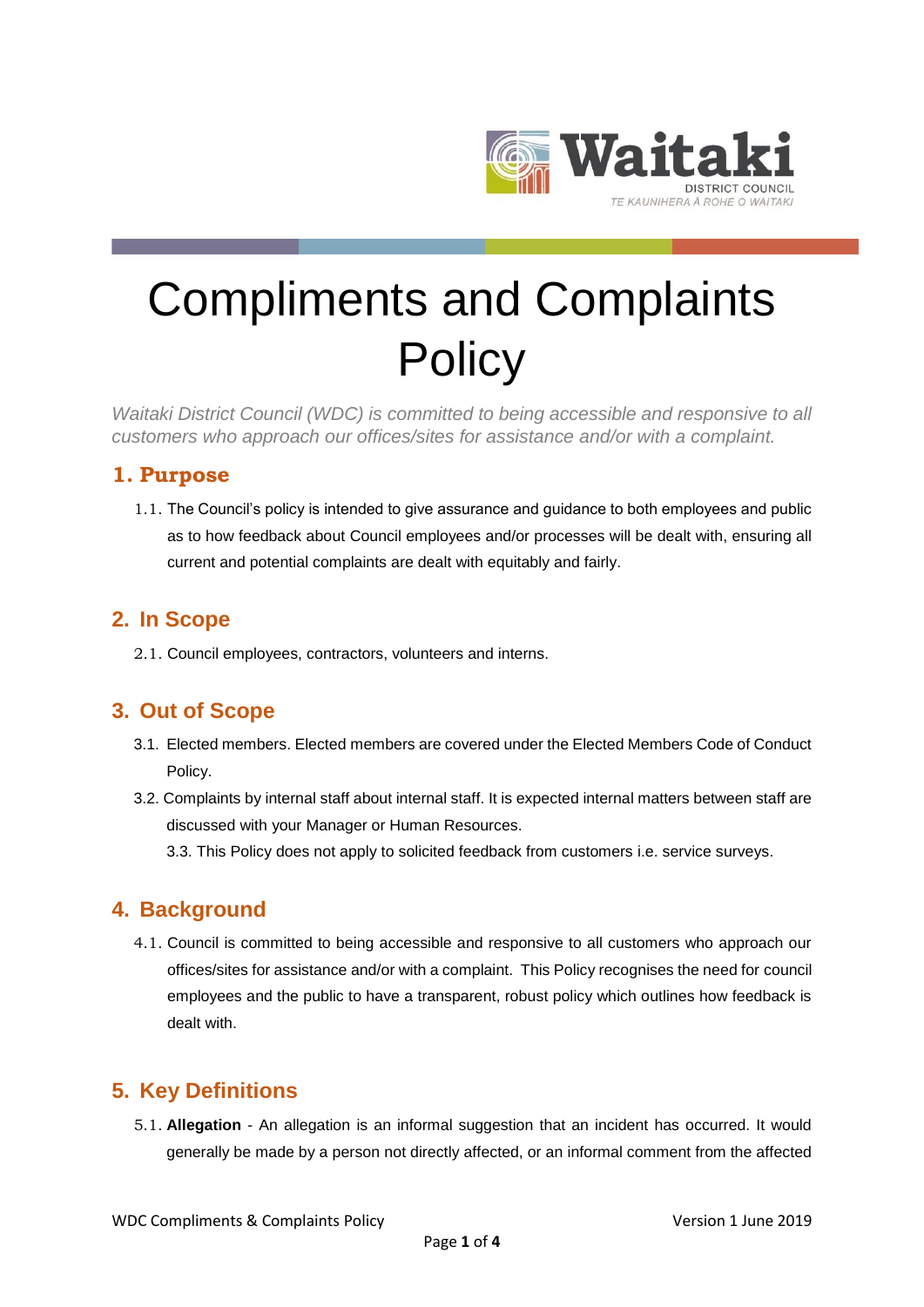party that has given no indication they want their concerns followed up. An allegation would need to be validated with the person directly affected to be recorded as a complaint.

- 5.2. **Complaint** A complaint is when a customer informs the Council either verbally or in writing, that they are not happy with the:
- Standard of service they have received
	- Failure of the Council to do something they are required to by law or that they have agreed to do
- Way they have been treated.

If a potential complaint is resolved at the first point of contact then this is not regarded as a 'complaint' but as a business as usual enquiry or discussion and does not need to be recorded.

- 5.3. **Compliment** A compliment is when a customer informs the Council either verbally or in writing that they are pleased with the level or standard of service that they have received or the way in which they have been treated by staff.
- 5.4. **Request**  A request is where a Council employee or the public has identified a need for action. For example, reporting a pot hole in the road or rubbish dumped on Council property.
- 5.5. All employees should note that WDC has a zero-tolerance policy towards any harm, abuse or threats directed towards them. Any conduct of this kind will be dealt with under this policy, and in accordance with our duty of care and occupational health and safety responsibilities.

# **6. Policy**

#### 6.1. Types of Complaint

There are two main types of complaints; against

- 1: Council processes
- 2: Council employees.

Often what may appear to be a personal complaint against a Council employee may be a complaint against a process that has frustrated the customer but has been legitimately executed by the Council employee. A personal complaint is a complaint against the way the officer conducted themselves in the execution of their role.

#### 6.2. Seriousness of complaints

The Group Manager of the Team concerned or delegated officer will prioritise the complaint as Extreme, High, Medium, Low or Minor depending on the risk to Council and the seriousness, impact and complexity of the complaint.

- Extreme Include major financial impact, insurmountable loss of community confidence or Court proceedings or criminal action for breach or non-compliance.
- High Significant financial impact. Loss of community confidence requiring significant time to remedy. Significant breach or non-compliance or multiple breaches or non-compliances resulting in Regulatory action and/or restrictions on Council activities.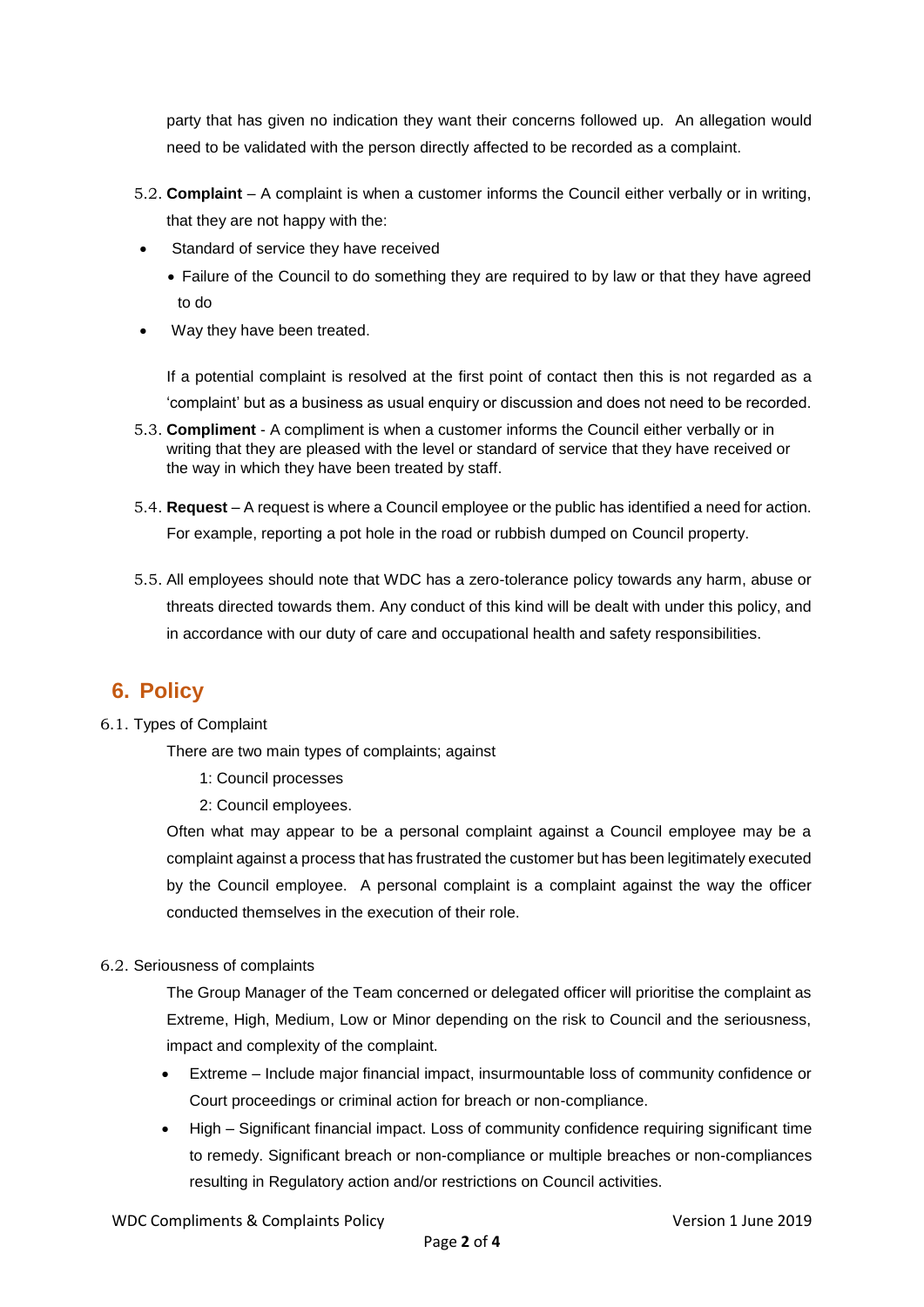- Medium Possible financial impact. Short-term and manageable loss of community confidence. Multiple related minor non-compliances due to an underlying systemic issue. Significant breach of non-compliance resulting in Regulatory scrutiny.
- Low No financial impact. Short term loss of confidence among small sections of the community. One off minor Regulatory or legislative non-compliance with no direct impact on the community.
- Minor No financial impact. Negative feedback from individuals. One off minor regulatory or legislative non-compliance with no direct impact on the community.

#### 6.3. Confidentiality

Identifying details of the complaint will be kept confidential. The receiver of the complaint is encouraged to advise the complainant of this policy and procedure for dealing with the matter, but no opinions or solutions are to be offered to them.

#### 6.4. Process for Allegations

If an allegation is of significant concern, the manager of the team concerned will validate it with the person directly affected and if necessary the allegation can be escalated to a complaint and recorded accordingly.

#### 6.5. Process for Requests

A request is lodged in the council wide Compliments and Complaints Register and allocated to the appropriate business unit for action.

#### 6.6. Process for Complaints about a staff member

If a complaint about a staff member highlights a professional or personal concern about an employee after investigation by the team manager, the Group Manager and Human Resources are advised. This complaint will be dealt with through the performance review or disciplinary process.

#### 6.7. Process for Formal Complaints

All feedback is recorded in the council wide Compliments and Complaints Register and will be acknowledged within three working days. The expected timeframe for resolution is within ten working days.

6.8. All complaints received will have a quality call to assess if the complainant is satisfied with the outcome of the investigation. This information will be confidential and used to improve the Councils complaint process.

# **7. Appeals**